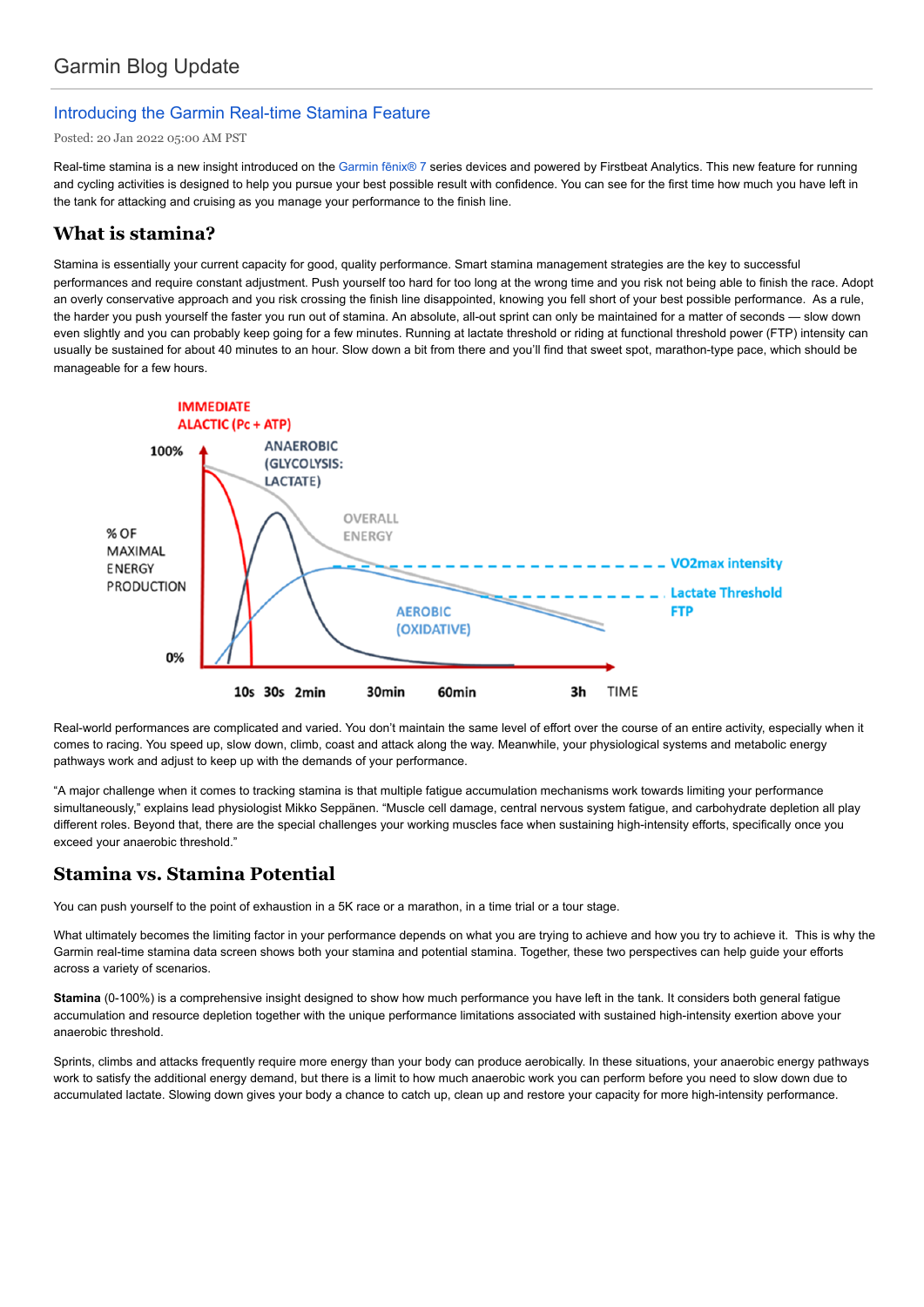

**Potential stamina** (0-100%) focuses exclusively on the effects of general fatigue accumulation and resource depletion. This perspective is useful for gauging your available capacity for moderate-intensity work and for understanding big-picture recovery needs. Activities that result in a significant depletion of potential stamina will likely require several days of rest or light activity to achieve full recovery.

When you are cruising along at a moderate intensity and are unchallenged by the lingering effects of high-intensity exertion, your stamina and potential stamina will be the same. Alignment of these two perspectives means that your performance is only currently limited by the effects of general fatigue and resource depletion.

Start an attack or a high-intensity interval and your stamina drain rate will accelerate faster than your potential stamina depletion rate. Slow back down to an easier, sustainable level of exertion and the portion of your stamina decreased as a result of that harder, high-intensity work will be restored back toward your stamina potential as the limiting effects of that hard push wear off.

If you have not fully recovered from your last activity, your stamina and potential stamina will not be at 100% at the start of a new activity. Your body still needs time to repair itself and replenish depleted resources.

## **Time and Distance to Exhaustion**

During an activity, time and distance to exhaustion estimates show what you can expect to achieve with your current level of effort and remaining stamina. Initial predictions are based on your available stamina at the start of your activity and assume you will maintain a moderate effort ideal for maximizing endurance performance. These estimates update continuously throughout your activity to reflect your situation.



#### **What to Expect from Real-time Stamina**

Real-time stamina offers the most insight in activities where you are really pushing your limits. Leisure rides and recovery-paced jogs can be performed almost indefinitely without stamina depletion becoming a serious concern, at least not in the same way it factors into more hardcore performances.

With that in mind, what can you expect when you push yourself to the point where your stamina does start to bottom out? As your stamina approaches zero, you will likely find that your ability to sustain hard efforts is significantly compromised. You may be unable to attack or maintain speed on climbs. You will still, however, likely be comfortable sustaining moderate-intensity efforts slightly below your lactate threshold or FTP provided you still have potential stamina available.

When your potential stamina is depleted, you will probably find maintaining even a moderate-intensity effort is a significant challenge. It doesn't necessarily mean you won't be able to put one foot in front of the other but expect to find yourself more focused on simply completing the course than achieving a great result.

What if the insight you get from real-time stamina doesn't match your own experiences? You're exhausted, for example, but your device shows you are good to go? Like other advanced performance analytics, the reliability and meaningfulness of real-time stamina improves with how well your device knows you.

The minimum information real-time stamina needs to work is your VO2 max. This requires running with a combination of speed and heart rate data or cycling with both heart rate and power data. You should also ensure that your personal maximum heart rate is set correctly on your device. Setting the wrong maximum heart rate has a cascading effect that negatively impacts the reliability of real-time stamina feedback by compromising VO2 max, lactate threshold/FTP and current intensity assessments.

Following an ideal fueling strategy can also help ensure meaningful real-time stamina, especially for longer activities. Smart nutrition and hydration decisions keep you on track toward your performance potential and prevent you from fatiguing prematurely.